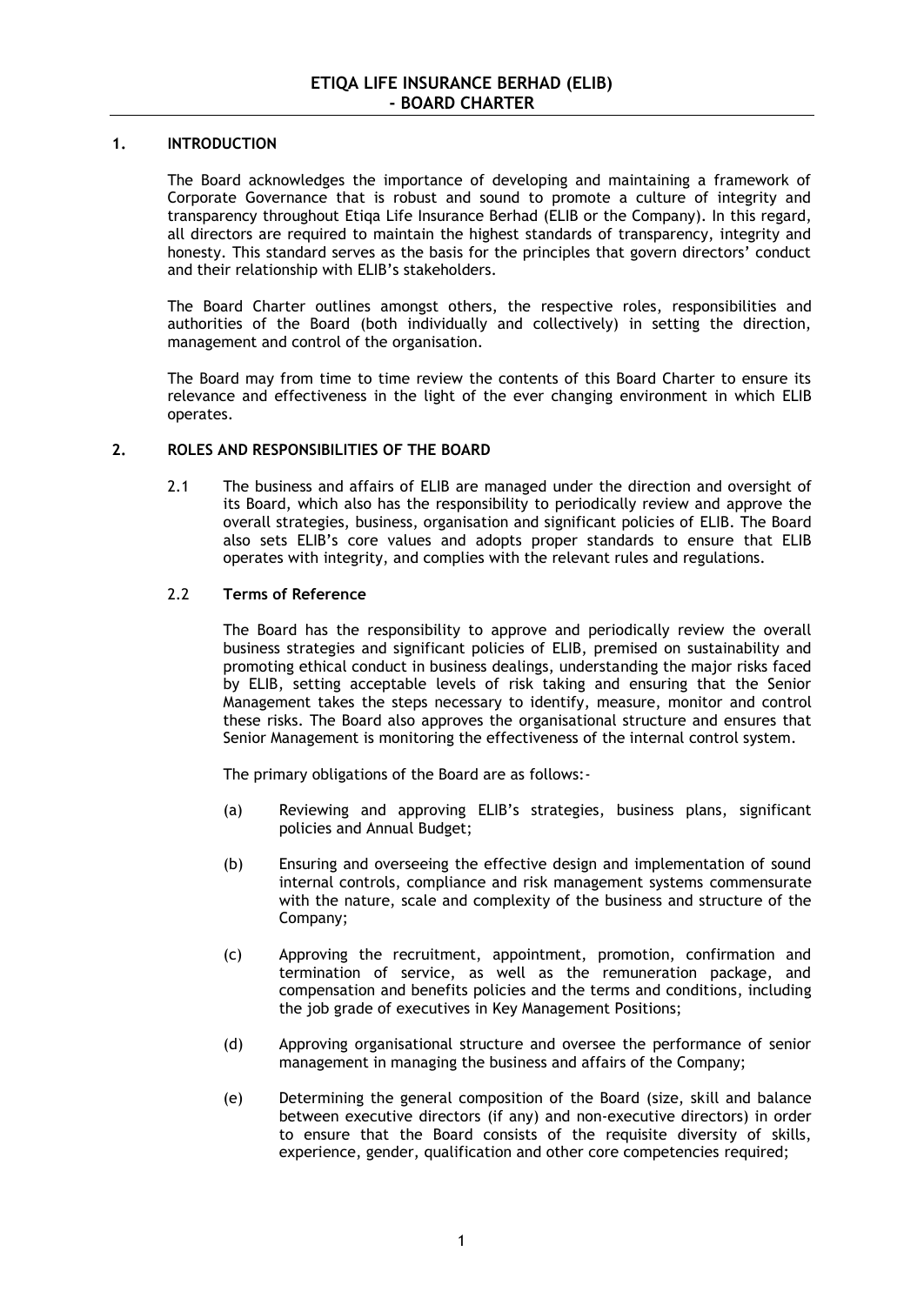- (f) Ensuring that ELIB has a beneficial influence on the economic well-being of the communities within which it operates;
- (g) Ensuring succession planning of executives in Key Management Positions;
- (h) Ensuring that the Board is supported by a suitably qualified and competent Company Secretary;
- (i) Ensuring that the Board members have access to appropriate education and training programmes to keep abreast of the latest developments in the industry, and as may be prescribed by the regulatory authorities from time to time;
- (j) Approving financial statements (and ensuring reliability of the same) as well as the interim dividend and recommend final dividend to shareholders; and
- (k) Approving policies pertaining to corporate image, brand management, community relations, investor relations and shareholder communications programs.
- (l) Approving a framework of remuneration for directors, covering fees, allowances, and benefits-in-kind (directors of all boards and committees);

## **3. BOARD COMPOSITION**

The composition of the Board reflects a good measure of objectivity and impartiality in order to ensure the interest of the shareholders are protected.

Other salient factors which have been taken into account in determining the Board's composition are as follows:-

### 3.1 **Board Size**

Pursuant to the Shareholders Agreement between Maybank and Ageas, the number of directors on the Board of ELIB will consist of up to eight (8) directors, of which up to five (5) will be appointed by Maybank and two (2) will be appointed by Ageas and one (1) may be appointed to represent the interest of minority shareholders. In the event there is no minority shareholder the number of directors in ELIB would be reduced to seven (7).

Any variation to the directorship above shall be mutually agreed provided that the number of Directors of the Company shall not be less nor more than what prescribed by Bank Negara Malaysia.

#### 3.2 **Independent Director**

At least half of the membership of the Board shall be Independent Directors.

## 3.3 **Executive Director**

The Company shall not have more than one Executive director on the Board.

## 3.4 **The Chairman**

The Chairman shall be from the directors appointed by Maybank.

### 3.5 **Vice Chairman**

The Vice-Chairman of the Board shall be from the directors appointed by Ageas Insurance International N.V.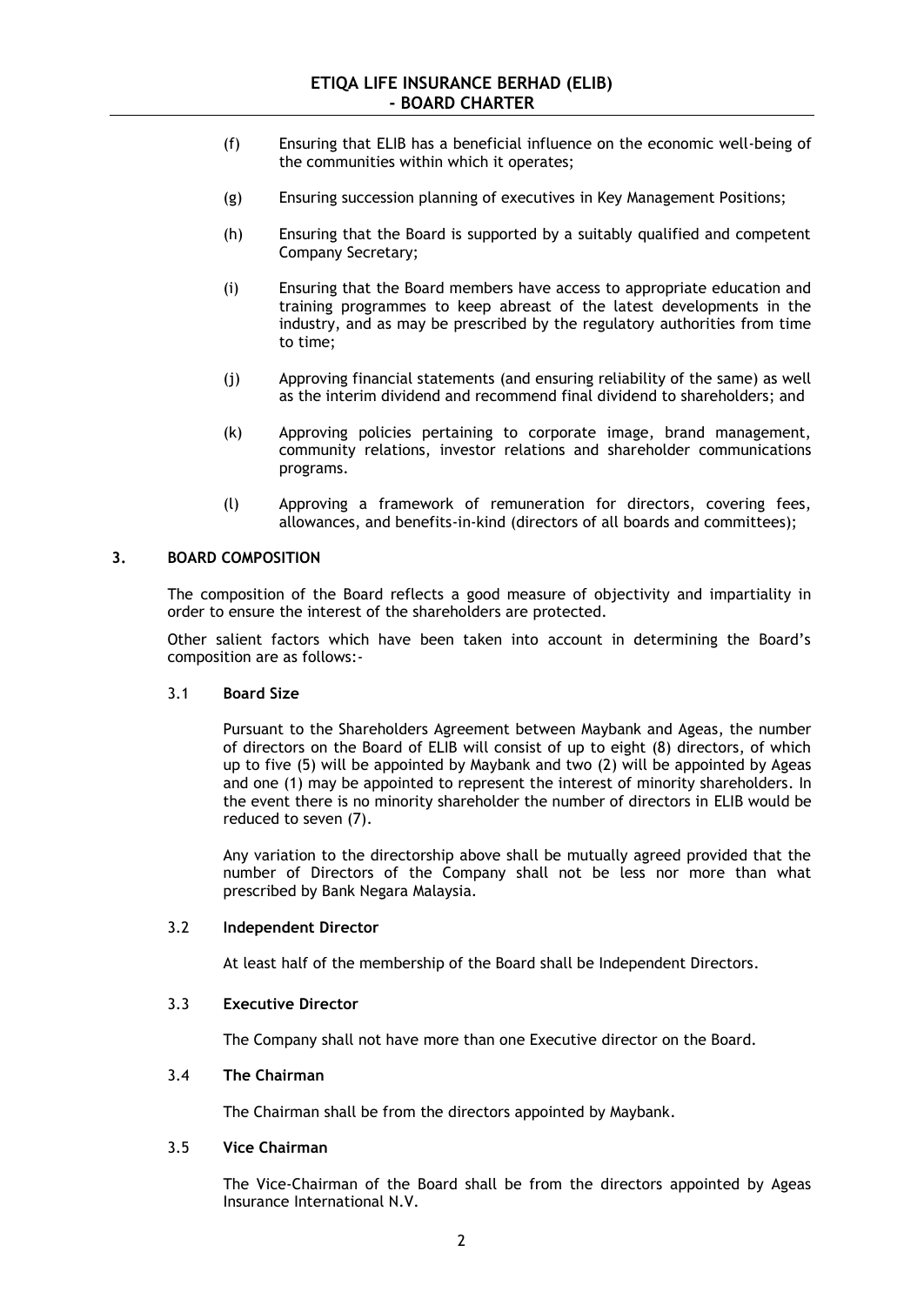## **4. SEPARATION OF ROLES AND RESPONSIBILITIES BETWEEN THE CHAIRMAN AND CEO**

The roles and responsibilities of the Chairman and the Chief Executive Officer (CEO) are separated with a clear division of responsibilities, defined, documented and approved by the Board, in line with best practices so as to ensure appropriate supervision of the Management. This distinction allows for a better understanding and distribution of responsibilities and accountabilities.

The respective roles of the Chairman and the CEO are set out below:-

## 4.1 **The Role of the Chairman**

The Chairman leads the Board and is also responsible for the effective performance of the Board. Working together with the Board, the Chairman ensures amongst others that:-

- (a) The setting of ELIB's policy framework within which the senior management is to work, and ensure that the Board supports the strategy formulated by ELIB and monitors its implemention.
- (b) The proceedings of the Board are conducted orderly, where healthy debate on issues being deliberated is encouraged to reflect an appropriate level of scepticism and independence;
- (c) The succession planning programme for the Board and senior management are at the appropriate level of effectiveness; and
- (d) The Board's decisions are reached by consensus (and failing this, reflect the will of the majority), and any concern or dissenting view expressed by any director on any matter deliberated at meetings of the Board, or any of its Committees, as well as the meetings' decisions, will accordingly be addressed and duly recorded in the relevant minutes of the meeting.

The Chairman also cultivates a healthy working relationship with the CEO and provides the necessary support and advice as appropriate.

#### 4.2 **The Role of the CEO**

The CEO is delegated certain responsibilities by the Board and is primarily accountable for overseeing the day-to-day operations to ensure the smooth and effective running of the Group. His primary responsibilities include the following:-

- (a) Implementing the business and risk strategies, remuneration and other policies in accordance with the direction given by the Board;
- (b) Establishing a management structure that promotes accountability and transparency throughout the Company's operations, and preserves the effectiveness and independence of control functions;
- (c) Promoting, together with the Board, a sound corporate culture within the Company which reinforces ethical, prudent and professional behaviour;
- (d) Addressing actual or suspected breaches of regulatory requirements or internal policies in a timely and appropriate manner; and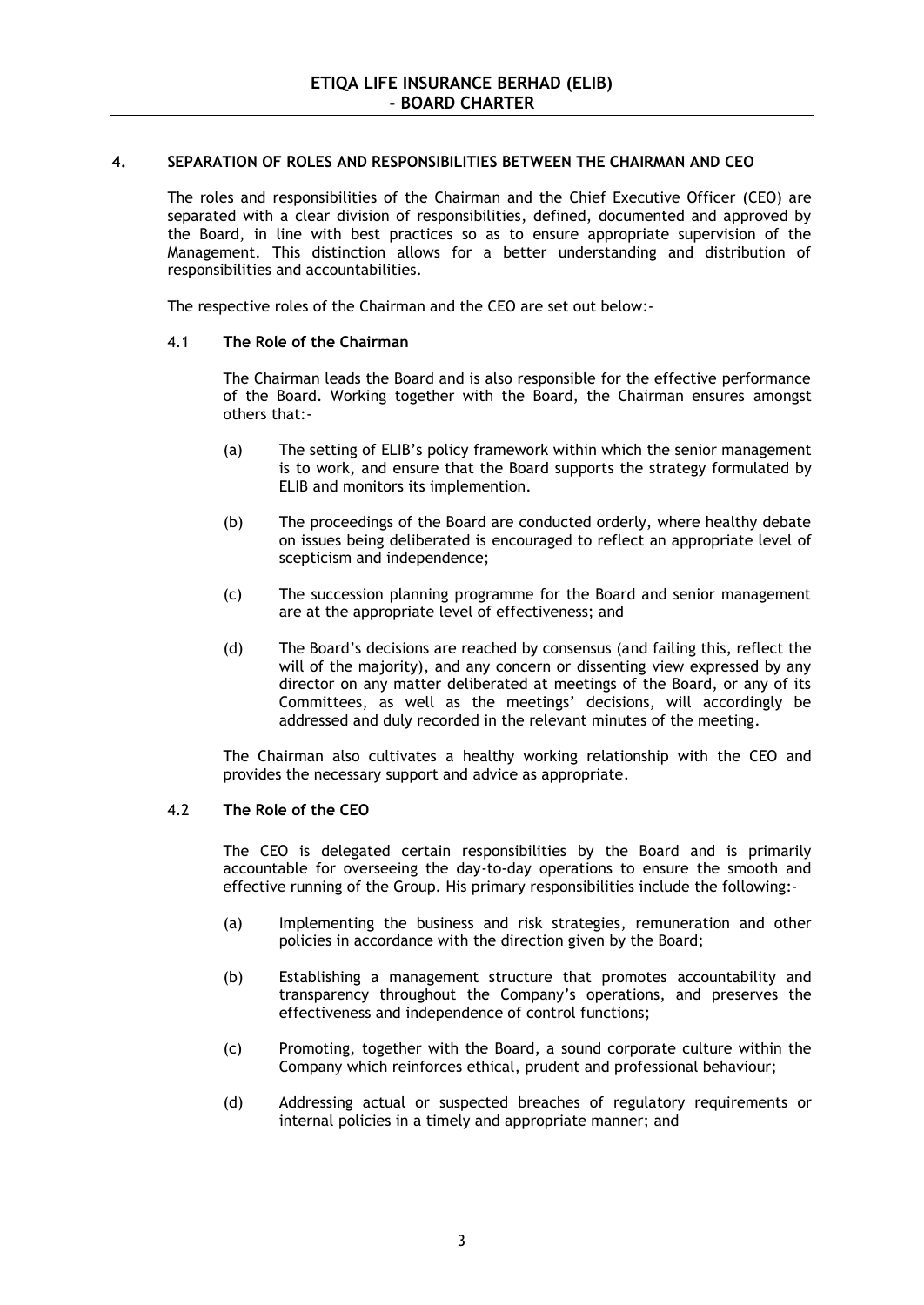- (e) Regularly updating the Board with material information the Board needs to carry out its oversight responsibilities, particularly on matters relating to:-
	- (i) the performance, financial condition and operating environment of the Board;
	- (ii) internal control failures, including breaches of risk limits; and
	- (iii) legal and regulatory obligations, including supervisory concerns and the remedial actions taken to address them.

The CEO, by virtue of his position also functions as the intermediary between the Board and the Management.

#### **5. BOARD APPOINTMENTS**

A formal and transparent procedure is in place for the appointment of new directors to the Board, the primary responsibility of which has been delegated to the Maybank Group's Nomination and Remuneration Committee (NRC). In the course of its duties, the NRC is guided by the Maybank Group's Policy on the Nomination Process for the Appointment of Chairman, Director and CEO of Licensed Institutions in the Group (Policy on Nomination Process) which sets out a clear and transparent nomination process of the same, involving the following five stages:-



## **6. LIMITS ON EXTERNAL COMMITMENTS**

#### 6.1 **Limitation for Directors**

Directors are not allowed to sit on the boards of more than five (5) listed companies and must hold less than fifteen (15) directorships in non-public listed companies, to ensure that their commitment, resources and time are more focused, enabling them to discharge their duties effectively.

#### 6.2 **Consultation Prior to External Appointments**

The Board values the experience and perspective that the Non-Executive directors gain from service on the boards of other companies, organisations or associations. However, prior to the acceptance of any relevant external appointments such as directorship of listed companies, organisations or other associations, Non-Executive directors should first consult with the Chairman on such proposed appointment. In any event, such commitments should not:-

- (a) cause a conflict of interest for the director;
- (b) affect the director's independence;
- (c) have potential reputational consequence to the Company; and/or
- (d) place demands on the director's time that could hinder their ability to attend board meetings and discharge their responsibilities to the Company.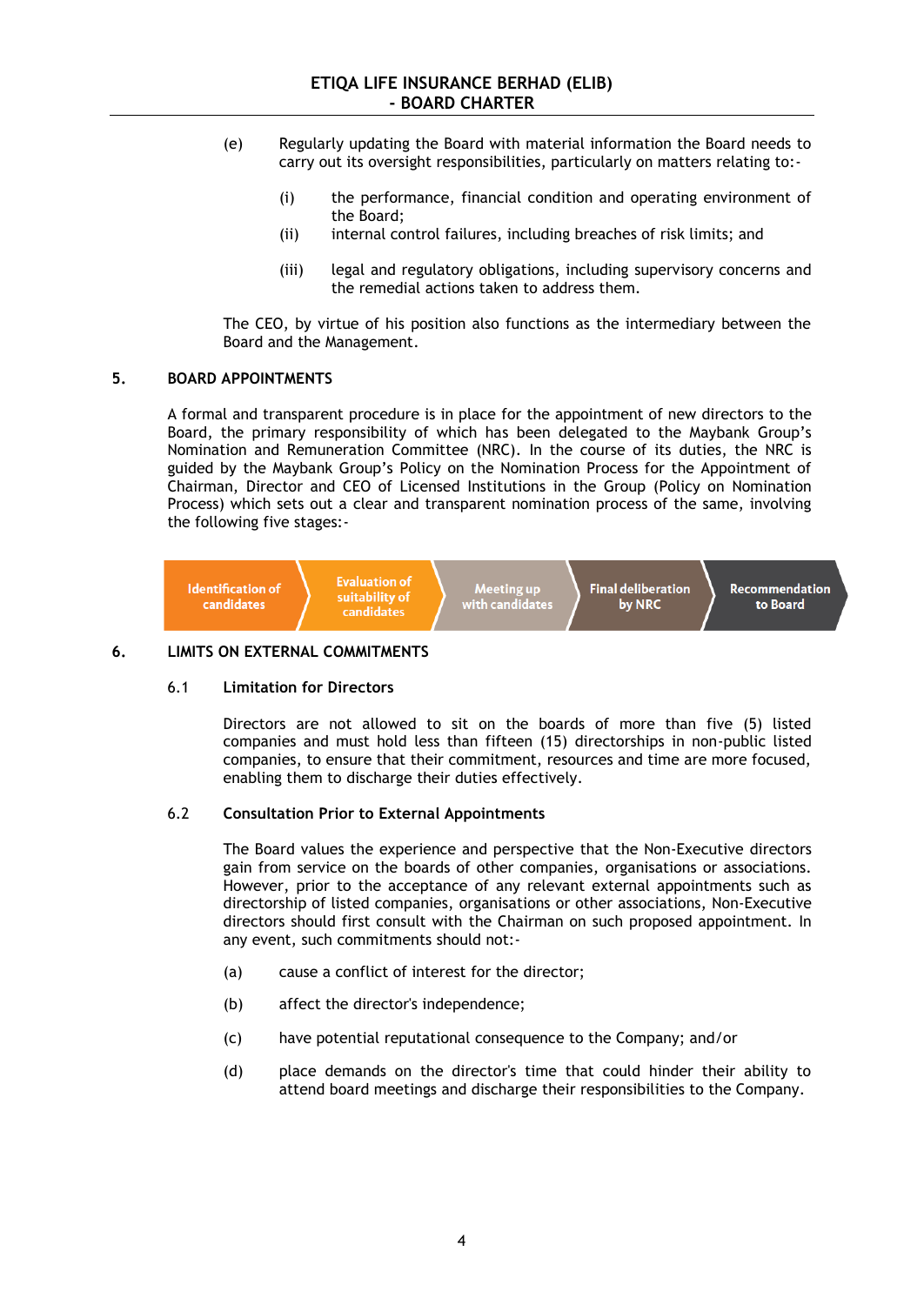# 6.3 **Limitation for CEO**

The CEOs must devote the whole of his professional time to the service of the Company unless BNM approves in writing. BNM may allow the CEO to assume a position of responsibility outside the Company, if BNM is satisfied that the proposed position would not:-

- (a) create substantial conflicts of interest or demands on the CEOs' professional time; and
- (b) result in the CEOs' holding directorships in more than five (5) entities other than the Company.

# **7. POLICY ON TENURE OF DIRECTORSHIP**

- 7.1 The appointment of members on the Board, as well as their tenure as a director, are subject to the approval of BNM (the "Approved Tenure"). Subject to the Board's annual evaluation of a member whose Approved Tenure is about to expire, and upon due consideration of the Maybank Group's own policy on the tenure of directorship as described below, the Company may apply to BNM for an extension of the said Approved Tenure, so that such director may continue to remain as a member of the Board.
- 7.2 Generally, the Maybank Group's Policy on Tenure of Directorship limits the tenure of all Non-Executive directors to upon completion of a twelve (12) year period.
- 7.3 Notwithstanding the limitation as mentioned above:-
	- (a) In the case of para. 7.2(a), the Board shall continue to have the discretion to request the affected director to nevertheless remain serving the Board in appropriate cases; and
	- (b) In the case of para. 7.2(b), the Board may recommend for the shareholders to approve (with strong justifications provided), that the affected director (notwithstanding his age) remain on the Board until the next Annual General Meeting of the Company.
- 7.4 With regard to Independent directors in particular, the limitation on tenure of directorships is upon completion of a cumulative period of nine (9) years.
- 7.5 In the case of para. 7.4, the Board has the following options:-
	- (a) To re-designate the affected director as a Non-Independent Non-Executive director from the ninth (9<sup>th</sup>) year onwards; or
	- (b) To recommend for the shareholders to approve (with strong justifications provided), that the affected director continues being designated as an Independent director and as such, remain on the Board.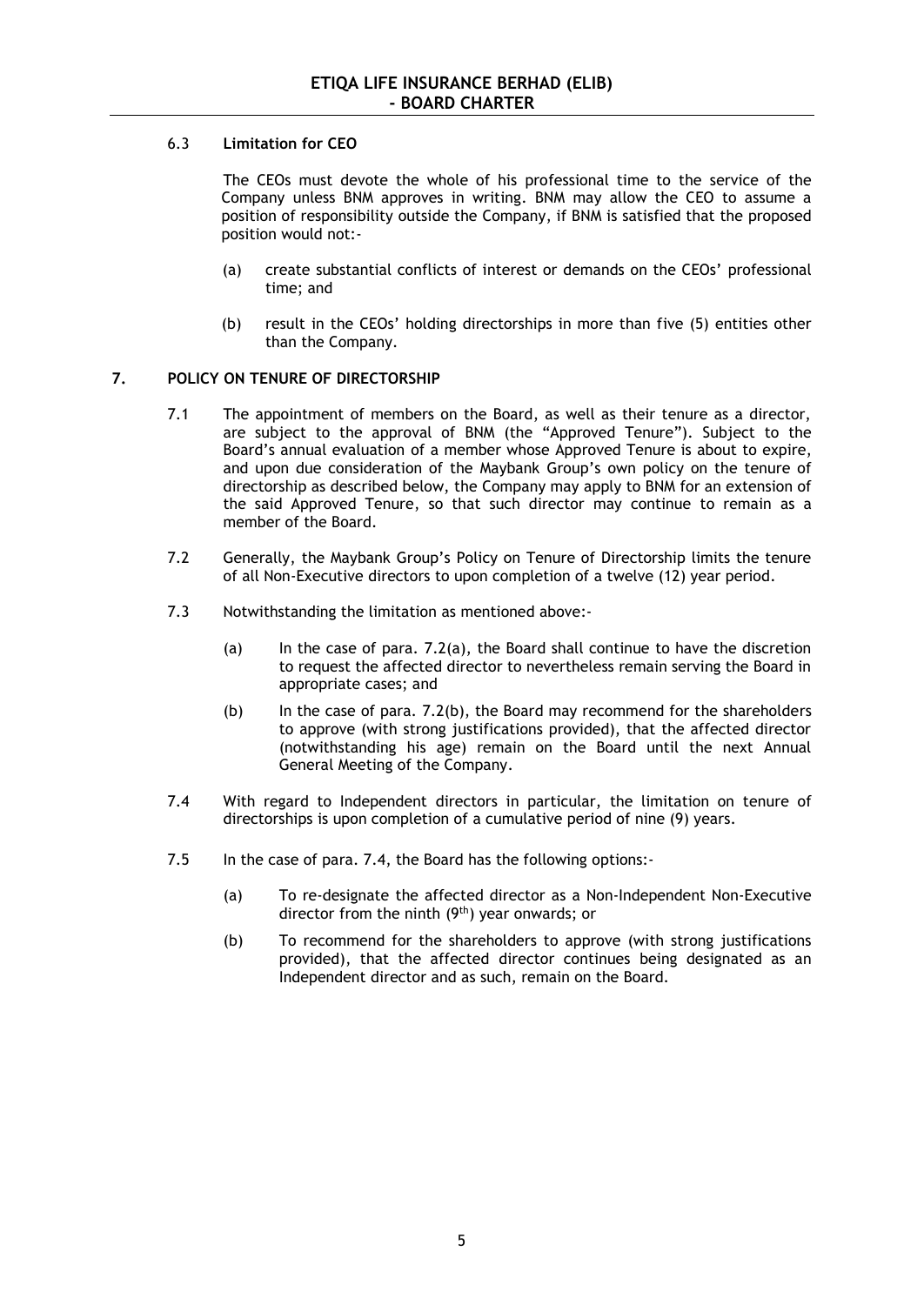## **8. SUCCESSION PLAN**

Appointments to the Board are not considered in isolation but as a component of the Board's succession plan. In this context, the limitations on age and tenure of directorship as described in para. 7 above provides the Board with the opportunity to consider and reassess its succession plan periodically, not only to ensure continuity in meeting its long term goals and objectives but also to affirm that the knowledge, experience and skill sets of its members would be well suited to meet the demands of the ever changing landscape of the financial industry.

In furtherance thereof, the curriculum vitae of prospective candidates would from time to time, be discreetly obtained from various internal and external sources (including institutions which maintain salient details on directors with financial industry background) for further review by the NRC and the Board, to ensure that the Board has a steady pool of talent to choose from whenever there is a need to appoint additional members on the Board or otherwise, to replace a member who intends to retire or resign from the Board.

## **9. BOARD PROCESSES**

## 9.1 **Frequency of Meetings**

The Board meets usually once in every two months. However, additional meetings may be convened as and when urgent issues and important decisions are required to be taken between the scheduled meetings.

Directors must attend at least 75% of Board meetings held in the financial year.

## 9.2 **Quality of Meeting Materials**

Board Meetings for the ensuing financial year are scheduled in advance before the end of the financial year, so as to allow members of the Board to plan ahead and fit the coming years' Board and Board Committees meetings into their respective schedules.

The Chairman, with the assistance of the Company Secretary, takes responsibility for ensuring that the members of the Board receive accurate, timely and clear information in respect of the ELIB's financial and operational performance to enable the Board to make sound decision and provide the necessary advice.

Prior to each Board meeting, an agenda together with comprehensive reports for each agenda item to be discussed will be forwarded to each director at least three (3) clear days before the scheduled meeting to enable the directors to obtain further clarification or explanation, where necessary, in order to be adequately apprised before the meeting.

In response to technological advancement in the digital space, the Board has taken the initiative to implement paperless board meeting where board papers are uploaded onto a secured platform, and is accessible via tablet devices.

## 9.3 **Board Satisfaction Index**

Performed every year, the Board Satisfaction Index is a mechanism used to ensure continuing adequate support is provided by the Company Secretary to the Board, to assist directors in discharging their duties effectively. The areas of assessment cover transactional and operational efficiency, which includes the quality of the minutes of the Board and Board Committees, of papers and meeting arrangements, and of training and knowledge management, as well as advisory services on matters concerning directors' duties, such as disclosure of interests.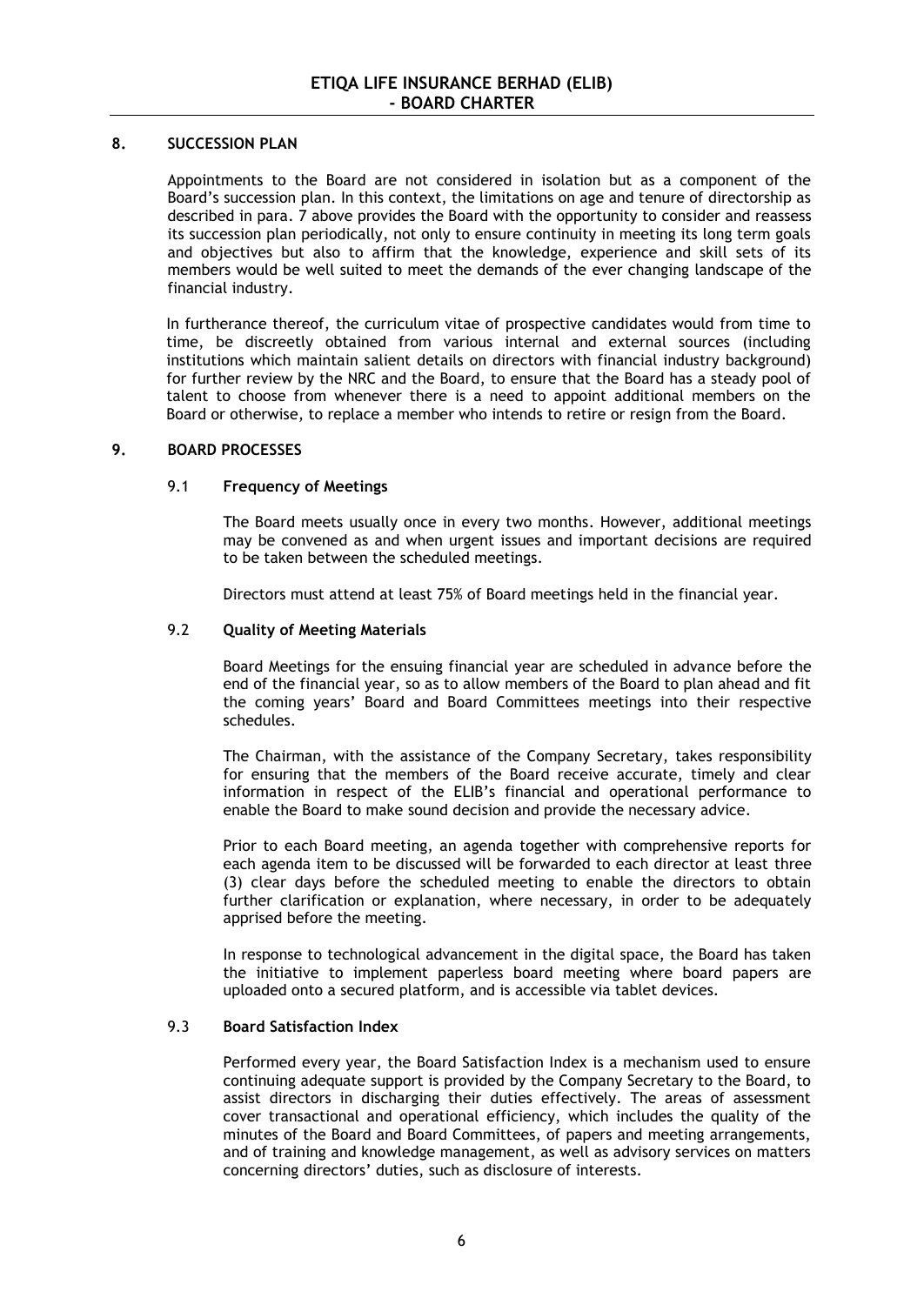## 9.4 **Minutes of Meetings**

The directors (through the Company Secretary) shall cause minutes to be duly entered in the books provided for the purpose of all resolutions and proceedings of all meetings of the Board. The minutes of meetings shall accurately record decisions taken and the views of individual Board Members, where appropriate. Such minutes shall be signed by the Chairman of the meeting at which the proceedings were held.

# 9.5 **Quorum and Voting**

At least half of the Board members to be present. Questions arising at any meeting of the Directors shall be decided by a majority of votes.

## 9.6 **Board Time Without Management**

In line with best practices of other companies, at the end of each Board meeting, a Board session without the Management is held. The purpose is to enable the Chairman to engage with the Non-Executive directors on issues that they would prefer to raise without the presence of CEO as well as a round-up session on the just concluded Board meeting.

Further to the session, the Chairman may follow up with the CEO on issues raised by the Board, such as:-

- (a) matters that require the CEO follow-up e.g. business, and relationship or people issues;
- (b) matters concerning procedural points which requires improvements that the Company Secretary needs to work on; and/or
- (c) how the Chairman can better conduct future meetings.

## 9.7 **Board Annual Outline Agenda**

The Board Annual Outline Agenda highlights to the Board, the relevant Board Committees as well as the Management, the subject matters to be discussed for the year in order to facilitate better planning and for greater time effectiveness. The subject matters included in the Board Annual Outline cover the following broad topics:-

- (a) Strategy
- (b) Governance
- (c) Risk Management
- (d) Administrative

The Annual Board Outline Agenda will be reviewed at every Board meeting and updated, where appropriate.